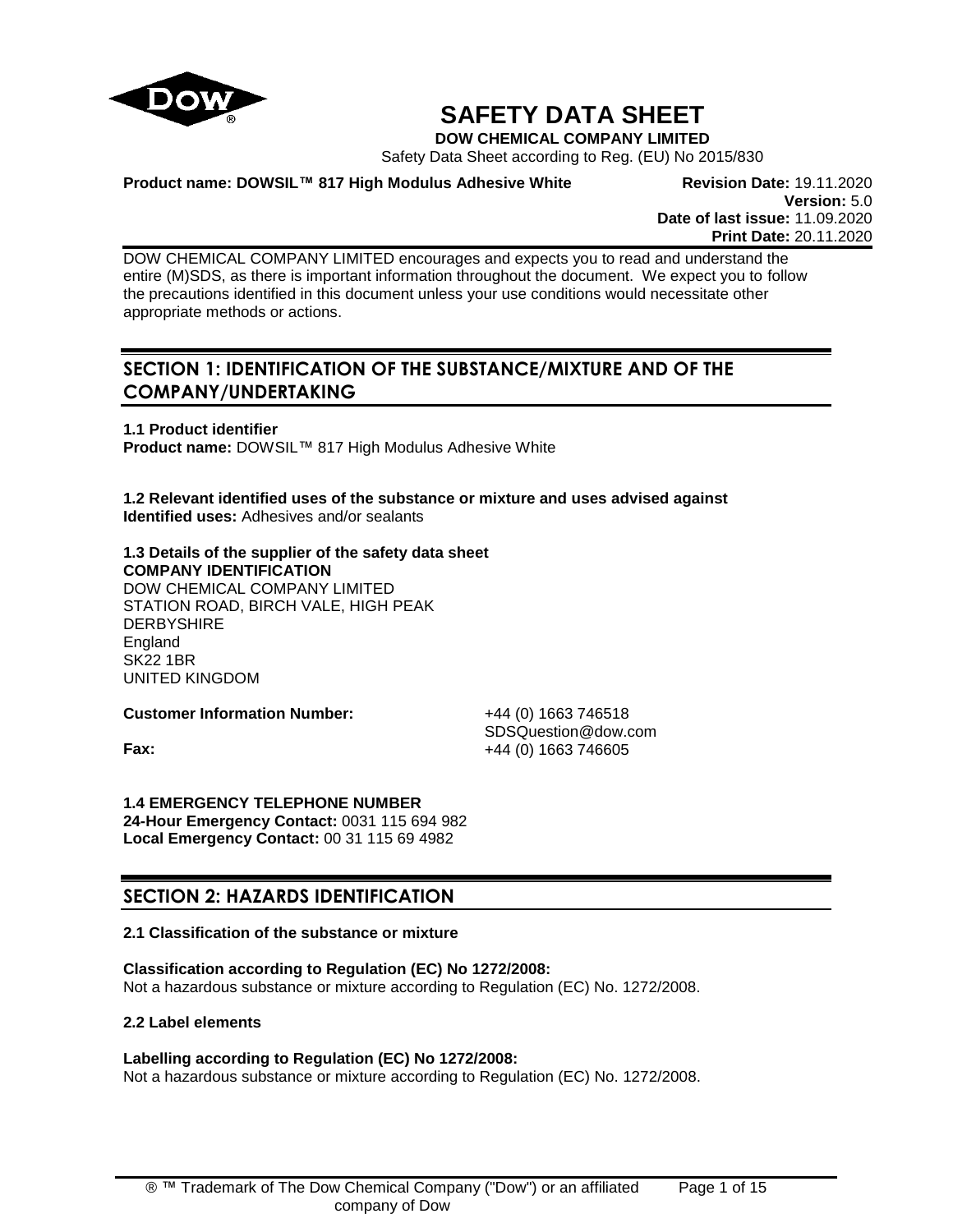#### **Precautionary statements**

P271 Use only outdoors or in a well-ventilated area.

### **Supplemental information**

EUH210 Safety data sheet available on request.

EUH208 Contains: Methyltrimethoxysilane. May produce an allergic reaction.

## **2.3 Other hazards**

This product contains no substances assessed to be PBT or vPvB at levels of 0.1% or higher.

## **SECTION 3: COMPOSITION/INFORMATION ON INGREDIENTS**

## **Chemical nature:** Silicone elastomer **3.2 Mixtures**

This product is a mixture.

| <b>CASRN/</b><br>$EC-No.$ /<br>Index-No.                      | <b>REACH</b><br><b>Registration</b><br><b>Number</b> | <b>Concentration</b>                                           | <b>Component</b> | Classification:<br><b>REGULATION (EC) No</b><br>1272/2008 |
|---------------------------------------------------------------|------------------------------------------------------|----------------------------------------------------------------|------------------|-----------------------------------------------------------|
| <b>CASRN</b><br>1185-55-3<br>EC-No.<br>214-685-0<br>Index-No. |                                                      | 01-2119517436-40   > = 0.55 - < = 0.75 %   Methyltrimethoxysil | lane             | Flam. Liq. - 2 - H225<br>Skin Sens. - 1B - H317           |

For the full text of the H-Statements mentioned in this Section, see Section 16.

## **SECTION 4: FIRST AID MEASURES**

## **4.1 Description of first aid measures**

## **General advice:**

First Aid responders should pay attention to self-protection and use the recommended protective clothing (chemical resistant gloves, splash protection). If potential for exposure exists refer to Section 8 for specific personal protective equipment.

**Inhalation:** Move person to fresh air and keep comfortable for breathing; consult a physician.

**Skin contact:** Remove material from skin immediately by washing with soap and plenty of water. Remove contaminated clothing and shoes while washing. Seek medical attention if irritation or rash occurs. Wash clothing before reuse. Discard items which cannot be decontaminated, including leather articles such as shoes, belts and watchbands.

**Eye contact:** Flush eyes thoroughly with water for several minutes. Remove contact lenses after the initial 1-2 minutes and continue flushing for several additional minutes. If effects occur, consult a physician, preferably an ophthalmologist.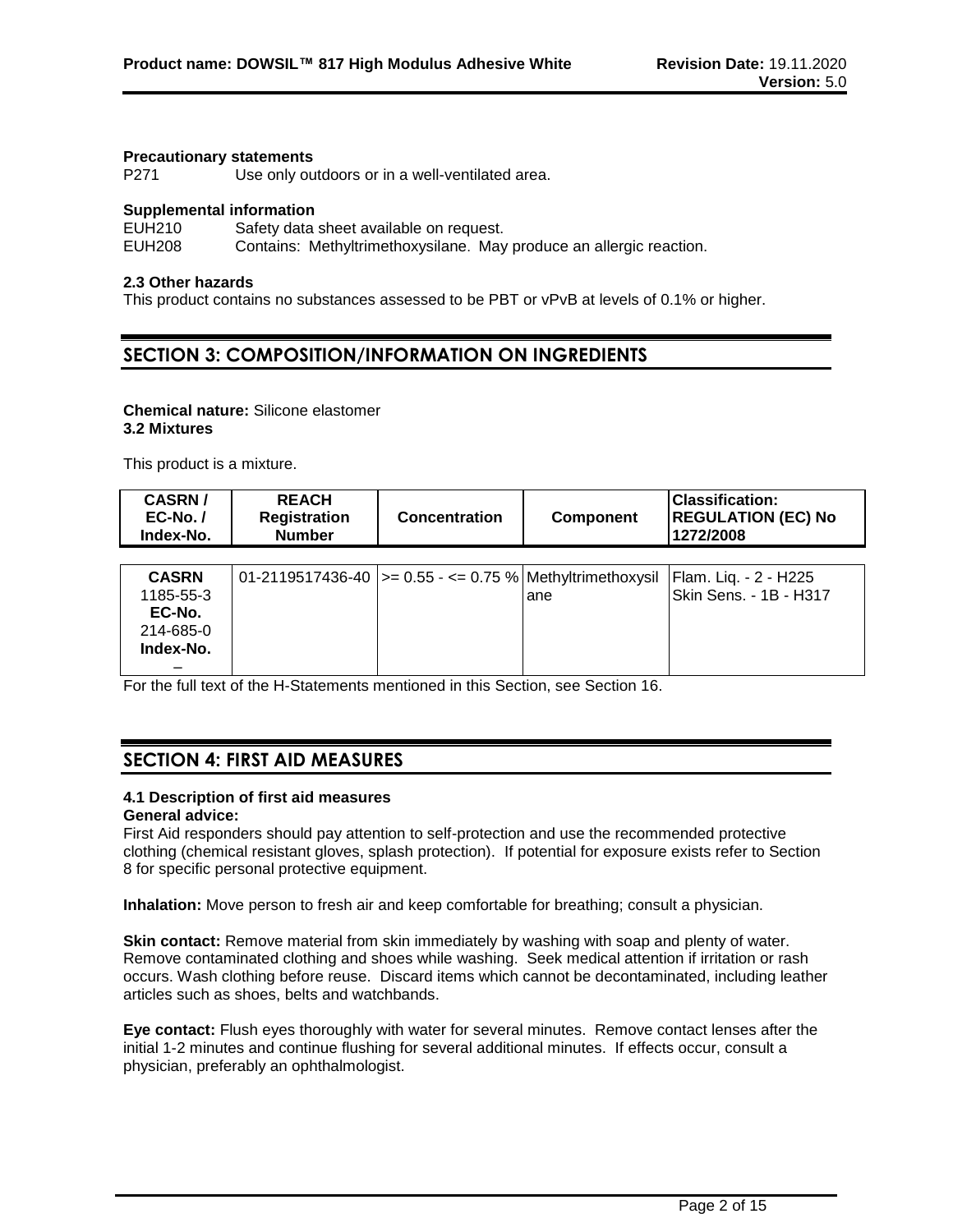**Ingestion:** If swallowed, seek medical attention. Do not induce vomiting unless directed to do so by medical personnel.

#### **4.2 Most important symptoms and effects, both acute and delayed:**

Aside from the information found under Description of first aid measures (above) and Indication of immediate medical attention and special treatment needed (below), any additional important symptoms and effects are described in Section 11: Toxicology Information.

#### **4.3 Indication of any immediate medical attention and special treatment needed**

**Notes to physician:** No specific antidote. Treatment of exposure should be directed at the control of symptoms and the clinical condition of the patient. Skin contact may aggravate preexisting dermatitis.

## **SECTION 5: FIREFIGHTING MEASURES**

#### **5.1 Extinguishing media**

**Suitable extinguishing media:** Water spray. Alcohol-resistant foam. Carbon dioxide (CO2). Dry chemical.

**Unsuitable extinguishing media:** None known..

## **5.2 Special hazards arising from the substance or mixture**

**Hazardous combustion products:** Metal oxides. Carbon oxides. Silicon oxides.

**Unusual Fire and Explosion Hazards:** Exposure to combustion products may be a hazard to health..

### **5.3 Advice for firefighters**

**Fire Fighting Procedures:** Use water spray to cool unopened containers.. Evacuate area.. Fire residues and contaminated fire extinguishing water must be disposed of in accordance with local regulations..

Use extinguishing measures that are appropriate to local circumstances and the surrounding environment. Remove undamaged containers from fire area if it is safe to do so.

**Special protective equipment for firefighters:** Wear self-contained breathing apparatus for firefighting if necessary.. Use personal protective equipment..

## **SECTION 6: ACCIDENTAL RELEASE MEASURES**

**6.1 Personal precautions, protective equipment and emergency procedures:** Use personal protective equipment. Follow safe handling advice and personal protective equipment recommendations.

**6.2 Environmental precautions:** Discharge into the environment must be avoided. Prevent further leakage or spillage if safe to do so. Retain and dispose of contaminated wash water. Local authorities should be advised if significant spillages cannot be contained.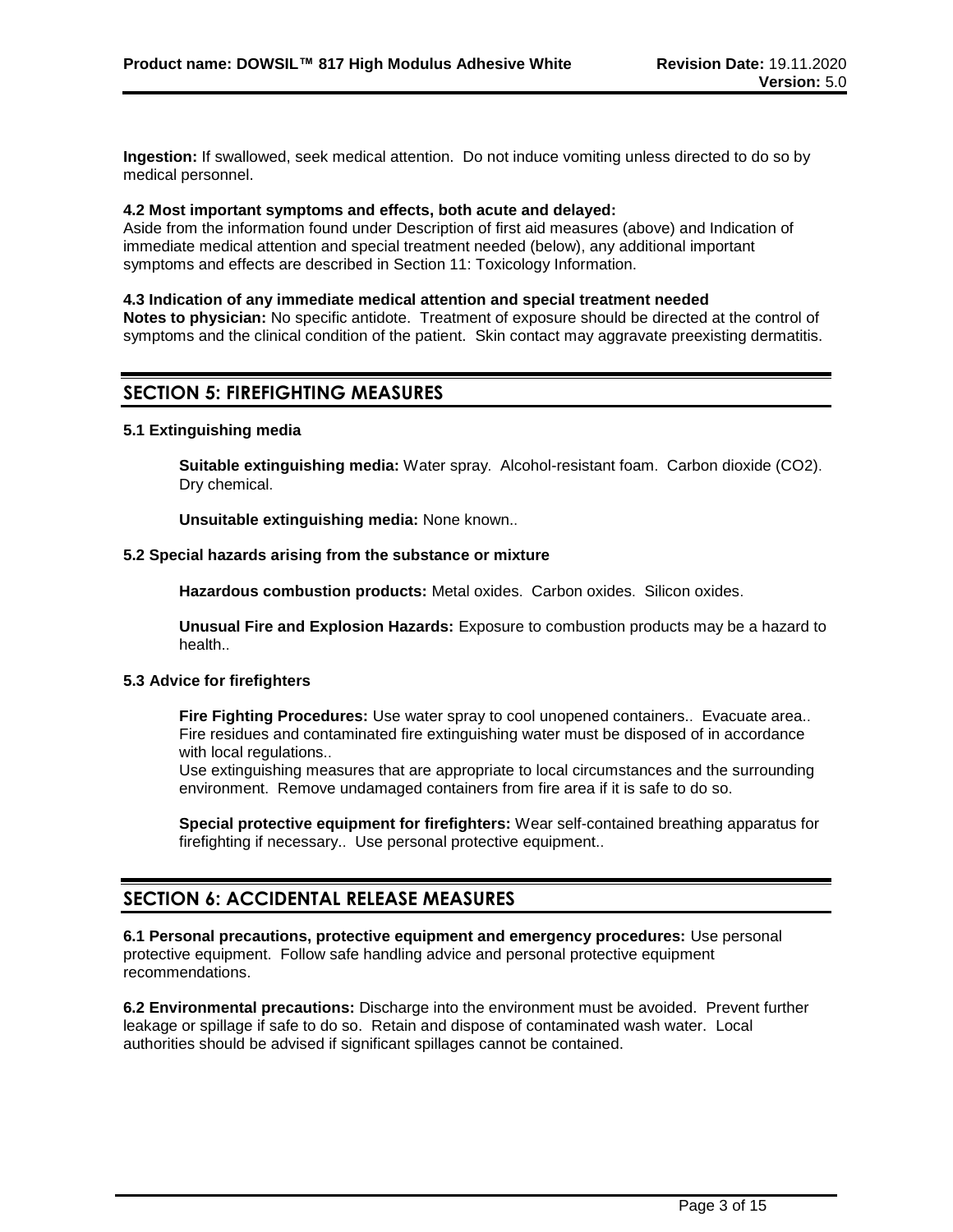**6.3 Methods and materials for containment and cleaning up:** Wipe up or scrape up and contain for salvage or disposal. Local or national regulations may apply to releases and disposal of this material, as well as those materials and items employed in the cleanup of releases. You will need to determine which regulations are applicable. For large spills, provide dyking or other appropriate containment to keep material from spreading. If dyked material can be pumped, store recovered material in appropriate container.

## **6.4 Reference to other sections:**

See sections: 7, 8, 11, 12 and 13.

## **SECTION 7: HANDLING AND STORAGE**

**7.1 Precautions for safe handling:** Do not get on skin or clothing. Avoid contact with eyes. Do not swallow. Take care to prevent spills, waste and minimize release to the environment. Handle in accordance with good industrial hygiene and safety practice. CONTAINERS MAY BE HAZARDOUS WHEN EMPTY. Since emptied containers retain product residue follow all (M)SDS and label warnings even after container is emptied.

Use only with adequate ventilation. See Engineering measures under EXPOSURE CONTROLS/PERSONAL PROTECTION section.

**7.2 Conditions for safe storage, including any incompatibilities:** Keep in properly labelled containers. Store in accordance with the particular national regulations.

Do not store with the following product types: Strong oxidizing agents. Unsuitable materials for containers**:** None known.

**7.3 Specific end use(s):** See the technical data sheet on this product for further information.

## **SECTION 8: EXPOSURE CONTROLS/PERSONAL PROTECTION**

#### **8.1 Control parameters**

If exposure limits exist, they are listed below. If no exposure limits are displayed, then no values are applicable.

| <b>Component</b>       | <b>Regulation</b>                    | <b>Type of listing</b> | <b>Value</b> |
|------------------------|--------------------------------------|------------------------|--------------|
| Methyltrimethoxysilane | Dow IHG                              | TWA                    | ppm<br>.5    |
|                        | Further information: Skin Sensitizer |                        |              |

#### **Recommended monitoring procedures**

Monitoring of the concentration of substances in the breathing zone of workers or in the general workplace may be required to confirm compliance with the Occupational Exposure Limits and the adequacy of exposure controls. For some substances biological monitoring may also be appropriate. Validated exposure measurement methods should be applied by a competent person and samples should be analysed by an accredited laboratory.

Reference should be made to monitoring standards, such as the following: European Standard EN 689 (Workplace atmospheres - Guidance for the assessment of exposure by inhalation to chemical agents for comparison with limit values and measurement strategy); European Standard EN 14042 (Workplace atmospheres - Guide for the application and use of procedures for the assessment of exposure to chemical and biological agents); European Standard EN 482 (Workplace atmospheres - General requirements for the performance of procedures for the measurement of chemical agents). Reference to national guidance documents for methods for the determination of hazardous substances will also be required.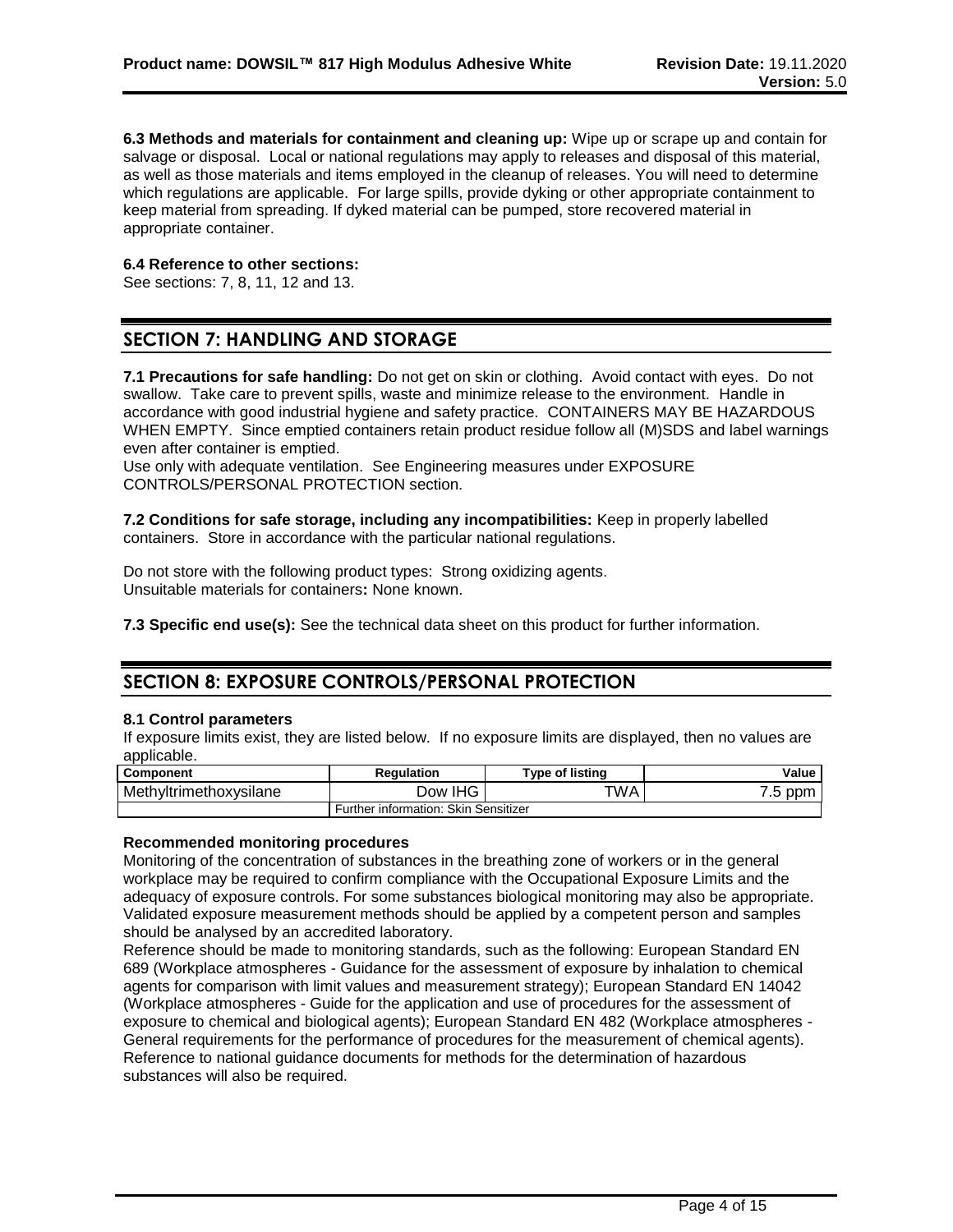Examples of sources of recommended exposure measurement methods are given below or contact the supplier. Further national methods may be available.

National Institute of Occupational Safety and Health (NIOSH), USA: Manual of Analytical Methods. Occupational Safety and Health Administration (OSHA), USA: Sampling and Analytical Methods. Health and Safety Executive (HSE), United Kingdom: Methods for the Determination of Hazardous Substances.

Institut für Arbeitsschutz Deutschen Gesetzlichen Unfallversicherung (IFA), Germany. L'Institut National de Recherche et de Securité, (INRS), France.

## **Derived No Effect Level**

Methyltrimethoxysilane

## **Workers**

| <b>Acute systemic effects</b> |            | <b>Acute local effects</b> |            | Long-term systemic<br>effects |            | Long-term local effects |            |
|-------------------------------|------------|----------------------------|------------|-------------------------------|------------|-------------------------|------------|
| Dermal                        | Inhalation | Dermal                     | Inhalation | Dermal                        | Inhalation | Dermal                  | Inhalation |
| 0.38                          | 25.6       | n.a.                       | n.a.       | 0.38                          | 25.6       | n.a.                    | n.a.       |
| mg/kg                         | mq/m3      |                            |            | mg/kg                         | mq/m3      |                         |            |
| bw/day                        |            |                            |            | bw/day                        |            |                         |            |

### **Consumers**

| <b>Acute systemic effects</b> |            |        | <b>Acute local effects</b> | Long-term systemic effects |        | Long-term local<br>effects |        |        |            |
|-------------------------------|------------|--------|----------------------------|----------------------------|--------|----------------------------|--------|--------|------------|
| Dermal                        | Inhalation | Oral   | Dermal                     | <b>Inhalation</b>          | Dermal | Inhalation                 | Oral   | Dermal | Inhalation |
| 0.3                           | 6.25       | 0.26   | n.a.                       | n.a.                       | 0.3    | 6.25                       | 0.26   | n.a.   | n.a.       |
| mg/kg                         | ma/m3      | mg/kg  |                            |                            | mg/kg  | mg/m3                      | mg/kg  |        |            |
| bw/day                        |            | bw/day |                            |                            | bw/day |                            | bw/day |        |            |

## **Predicted No Effect Concentration**

#### Methyltrimethoxysilane

| Compartment            | <b>PNEC</b>     |
|------------------------|-----------------|
| Fresh water            | $>= 1.3$ mg/l   |
| Marine water           | $>= 0.13$ mg/l  |
| Fresh water sediment   | $>= 1.1$ mg/kg  |
| Marine sediment        | $>= 0.11$ mg/kg |
| Soil                   | $>= 0.17$ mg/kg |
| Sewage treatment plant | $> 6.9$ mg/l    |

#### **8.2 Exposure controls**

**Engineering controls:** Use local exhaust ventilation, or other engineering controls to maintain airborne levels below exposure limit requirements or guidelines. If there are no applicable exposure limit requirements or guidelines, general ventilation should be sufficient for most operations. Local exhaust ventilation may be necessary for some operations.

#### **Individual protection measures**

**Eye/face protection:** Use safety glasses (with side shields). Safety glasses (with side shields) should be consistent with EN 166 or equivalent.

## **Skin protection**

**Hand protection:** Use chemical resistant gloves classified under Standard EN374: Protective gloves against chemicals and micro-organisms. Examples of preferred glove barrier materials include: Butyl rubber. Neoprene. Nitrile/butadiene rubber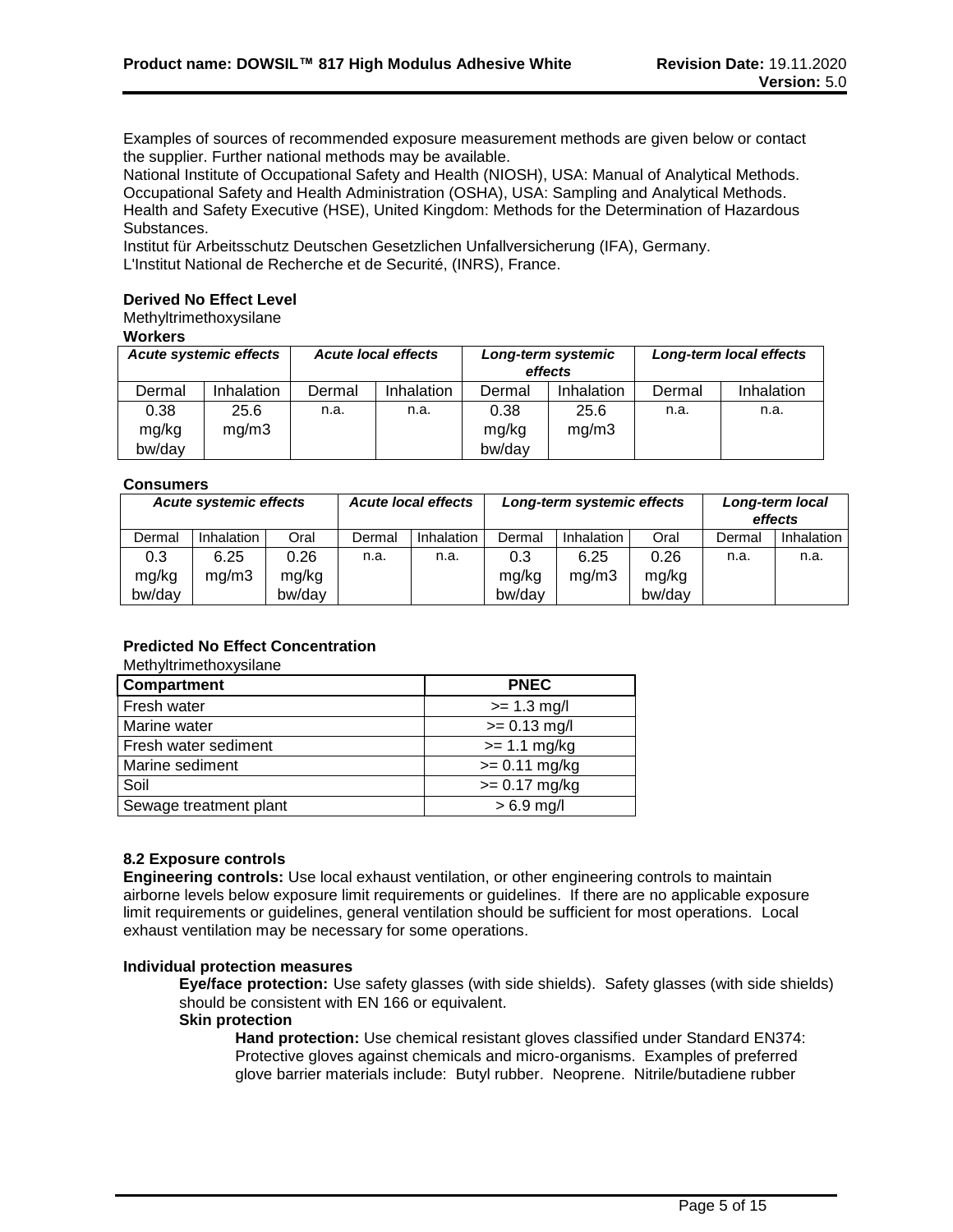("nitrile" or "NBR"). Ethyl vinyl alcohol laminate ("EVAL"). Polyvinyl alcohol ("PVA"). Polyvinyl chloride ("PVC" or "vinyl"). Viton. Examples of acceptable glove barrier materials include: Natural rubber ("latex"). When prolonged or frequently repeated contact may occur, a glove with a protection class of 5 or higher (breakthrough time greater than 240 minutes according to EN 374) is recommended. When only brief contact is expected, a glove with a protection class of 3 or higher (breakthrough time greater than 60 minutes according to EN 374) is recommended. Glove thickness alone is not a good indicator of the level of protection a glove provides against a chemical substance as this level of protection is also highly dependent on the specific composition of the material that the glove is fabricated from. The thickness of the glove must, depending on model and type of material, generally be more than 0.35 mm to offer sufficient protection for prolonged and frequent contact with the substance. As an exception to this general rule it is known that multilayer laminate gloves may offer prolonged protection at thicknesses less than 0.35 mm. Other glove materials with a thickness of less than 0.35 mm may offer sufficient protection when only brief contact is expected. NOTICE: The selection of a specific glove for a particular application and duration of use in a workplace should also take into account all relevant workplace factors such as, but not limited to: Other chemicals which may be handled, physical requirements (cut/puncture protection, dexterity, thermal protection), potential body reactions to glove materials, as well as the instructions/specifications provided by the glove supplier.

**Other protection:** Use protective clothing chemically resistant to this material. Selection of specific items such as face shield, boots, apron, or full body suit will depend on the task.

**Respiratory protection:** Respiratory protection should be worn when there is a potential to exceed the exposure limit requirements or guidelines. If there are no applicable exposure limit requirements or guidelines, wear respiratory protection when adverse effects, such as respiratory irritation or discomfort have been experienced, or where indicated by your risk assessment process. For most conditions, no respiratory protection should be needed; however, if handling at elevated temperatures without sufficient ventilation, use an approved air-purifying respirator.

Use the following CE approved air-purifying respirator: Organic vapor cartridge, type A (boiling point >65 ºC, meeting standard EN 14387).

## **Environmental exposure controls**

See SECTION 7: Handling and storage and SECTION 13: Disposal considerations for measures to prevent excessive environmental exposure during use and waste disposal.

## **SECTION 9: PHYSICAL AND CHEMICAL PROPERTIES**

## **9.1 Information on basic physical and chemical properties**

**Appearance**

| white<br>Color                                  |  |
|-------------------------------------------------|--|
|                                                 |  |
| alcohol-like<br>Odor                            |  |
| Odor Threshold<br>No data available             |  |
| рH<br>Not applicable                            |  |
| <b>Melting point/range</b><br>No data available |  |
| <b>Freezing point</b><br>No data available      |  |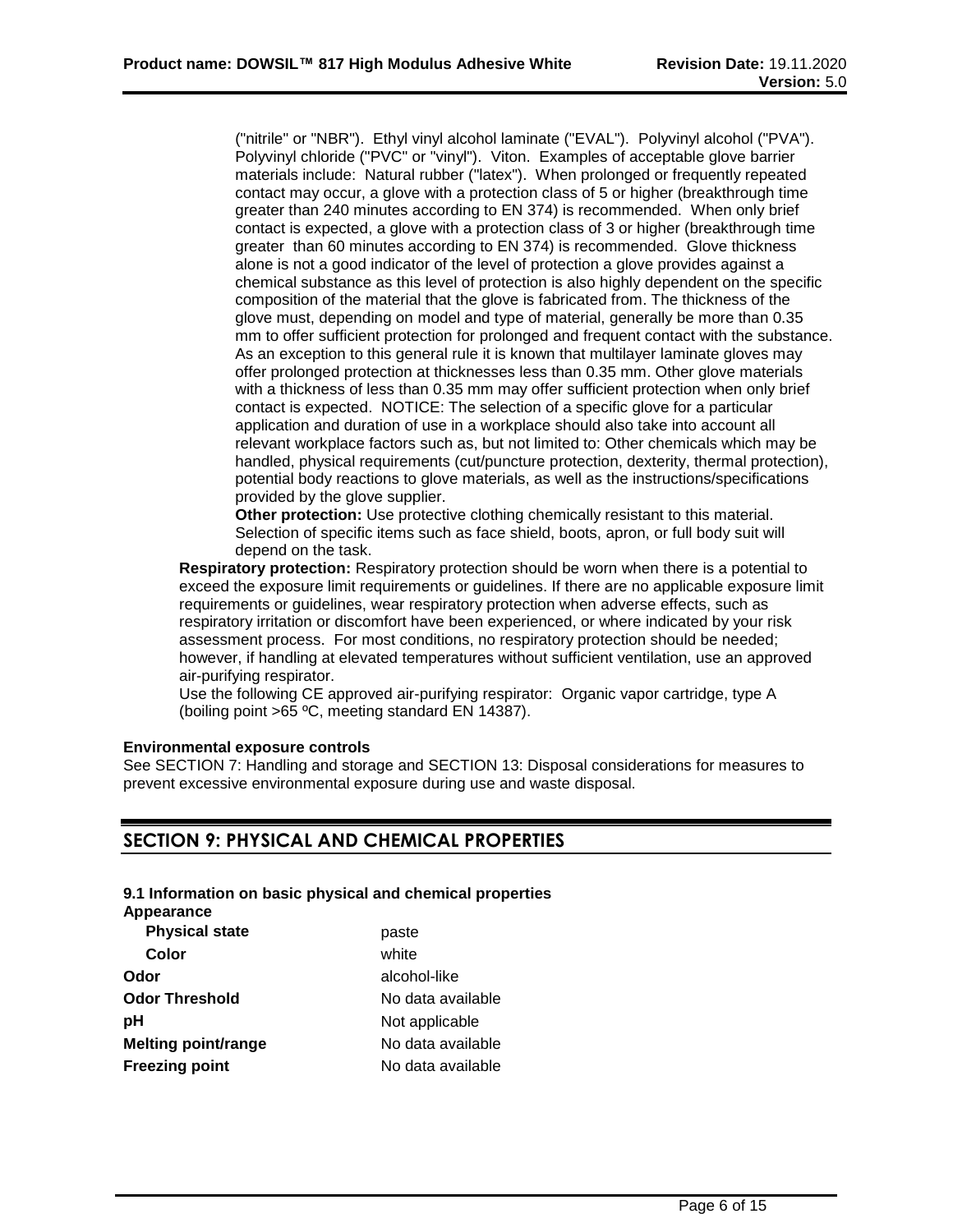| Boiling point (760 mmHg)                          | Not applicable                                           |
|---------------------------------------------------|----------------------------------------------------------|
| <b>Flash point</b>                                | closed cup $>100$ °C                                     |
| <b>Evaporation Rate (Butyl Acetate</b><br>$= 1$   | Not applicable                                           |
| <b>Flammability (solid, gas)</b>                  | Not classified as a flammability hazard                  |
| <b>Lower explosion limit</b>                      | No data available                                        |
| <b>Upper explosion limit</b>                      | No data available                                        |
| <b>Vapor Pressure</b>                             | Not applicable                                           |
| <b>Relative Vapor Density (air = 1)</b>           | No data available                                        |
| <b>Relative Density (water = 1)</b>               | 1.39                                                     |
| <b>Water solubility</b>                           | No data available                                        |
| <b>Partition coefficient: n-</b><br>octanol/water | No data available                                        |
| <b>Auto-ignition temperature</b>                  | No data available                                        |
| <b>Decomposition temperature</b>                  | No data available                                        |
| <b>Dynamic Viscosity</b>                          | Not applicable                                           |
| <b>Kinematic Viscosity</b>                        | Not applicable                                           |
| <b>Explosive properties</b>                       | Not explosive                                            |
| <b>Oxidizing properties</b>                       | The substance or mixture is not classified as oxidizing. |
| 9.2 Other information                             |                                                          |
| <b>Molecular weight</b>                           | No data available                                        |
| <b>Particle size</b>                              | No data available                                        |

NOTE: The physical data presented above are typical values and should not be construed as a specification.

## **SECTION 10: STABILITY AND REACTIVITY**

- **10.1 Reactivity:** Not classified as a reactivity hazard.
- **10.2 Chemical stability:** Stable under normal conditions.
- **10.3 Possibility of hazardous reactions:** Can react with strong oxidizing agents.
- **10.4 Conditions to avoid:** None known.
- **10.5 Incompatible materials:** Avoid contact with oxidizing materials.

## **10.6 Hazardous decomposition products:**

Decomposition products can include and are not limited to: Formaldehyde.

## **SECTION 11: TOXICOLOGICAL INFORMATION**

*Toxicological information appears in this section when such data is available.*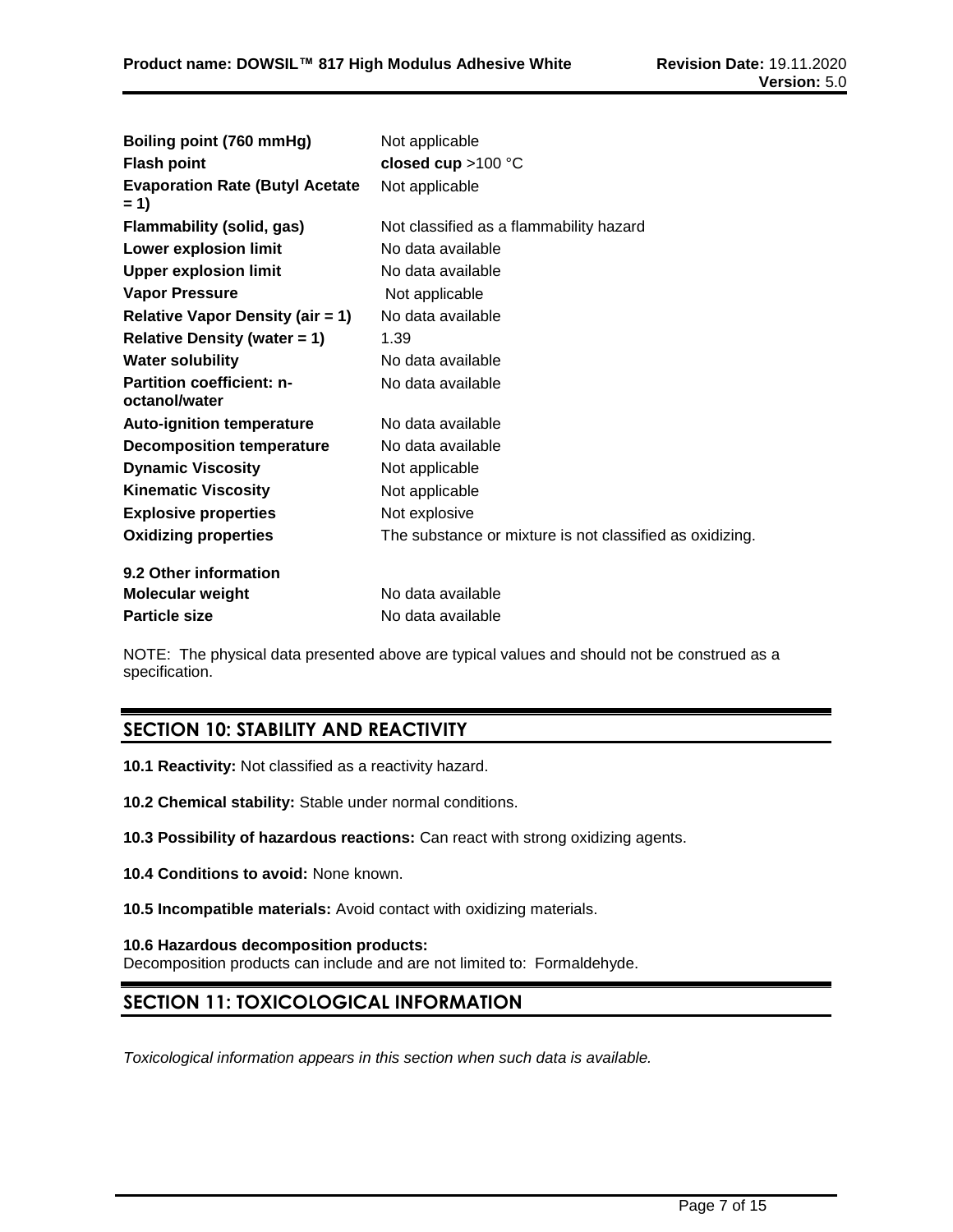## **11.1 Information on toxicological effects**

#### **Information on likely routes of exposure**

Eye contact, Skin contact, Ingestion.

### **Acute toxicity (represents short term exposures with immediate effects - no chronic/delayed effects known unless otherwise noted)**

#### **Acute oral toxicity**

Low toxicity if swallowed. Small amounts swallowed incidentally as a result of normal handling operations are not likely to cause injury; however, swallowing larger amounts may cause injury.

As product: Single dose oral LD50 has not been determined.

Based on information for component(s): LD50, Rat, > 2,000 mg/kg Estimated.

#### **Information for components:**

#### **Methyltrimethoxysilane**

LD50, Rat, male and female, 11,685 mg/kg

## **Acute dermal toxicity**

Prolonged skin contact is unlikely to result in absorption of harmful amounts.

As product: The dermal LD50 has not been determined.

Based on information for component(s): LD50, Rabbit, > 2,000 mg/kg Estimated.

#### **Information for components:**

#### **Methyltrimethoxysilane**

LD50, Rabbit, male and female, > 9,500 mg/kg OECD 402 or equivalent

## **Acute inhalation toxicity**

Brief exposure (minutes) is not likely to cause adverse effects. Vapor from heated material may cause respiratory irritation.

As product: The LC50 has not been determined.

#### **Information for components:**

## **Methyltrimethoxysilane**

LC50, Rat, male and female, 6 Hour, vapour, > 7605 ppm OECD Test Guideline 403

#### **Skin corrosion/irritation**

Based on information for component(s): Brief contact is essentially nonirritating to skin. May cause drying and flaking of the skin.

### **Information for components:**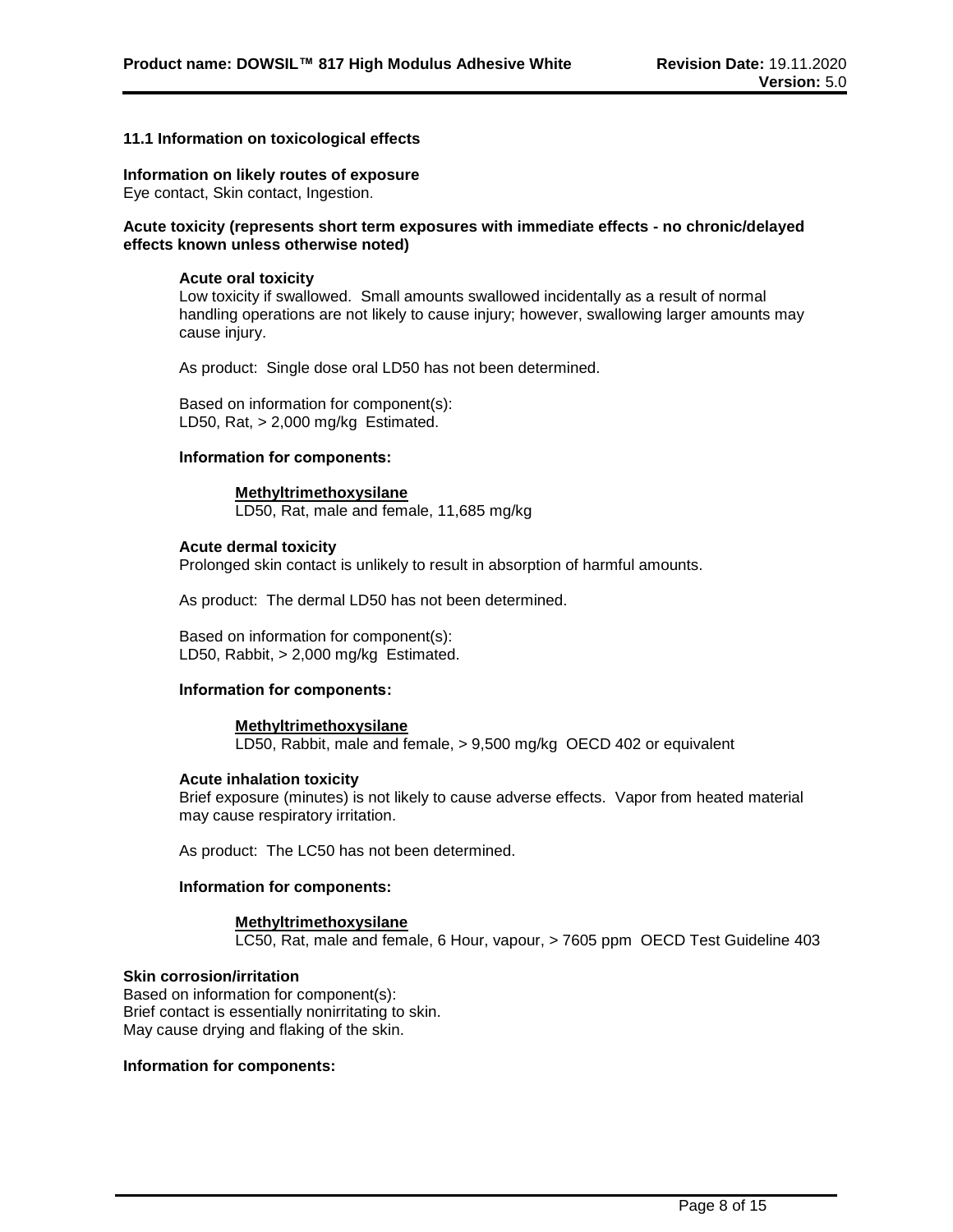#### **Methyltrimethoxysilane**

Brief contact may cause slight skin irritation with local redness.

### **Serious eye damage/eye irritation**

Based on information for component(s): May cause slight temporary eye irritation. May cause mild eye discomfort.

#### **Information for components:**

### **Methyltrimethoxysilane**

May cause slight temporary eye irritation. Corneal injury is unlikely.

### **Sensitization**

For skin sensitization: Contains component(s) which have caused allergic skin sensitization in guinea pigs.

For respiratory sensitization: No relevant data found.

### **Information for components:**

## **Methyltrimethoxysilane**

For skin sensitization: Has caused allergic skin reactions when tested in guinea pigs.

For respiratory sensitization: No relevant data found.

## **Specific Target Organ Systemic Toxicity (Single Exposure)**

Evaluation of available data suggests that this material is not an STOT-SE toxicant.

#### **Information for components:**

## **Methyltrimethoxysilane**

Evaluation of available data suggests that this material is not an STOT-SE toxicant.

#### **Aspiration Hazard**

Based on physical properties, not likely to be an aspiration hazard.

#### **Information for components:**

## **Methyltrimethoxysilane**

May be harmful if swallowed and enters airways.

## **Chronic toxicity (represents longer term exposures with repeated dose resulting in chronic/delayed effects - no immediate effects known unless otherwise noted)**

## **Specific Target Organ Systemic Toxicity (Repeated Exposure)**

Based on available data for the component(s), repeated exposures are not anticipated to cause significant adverse effects.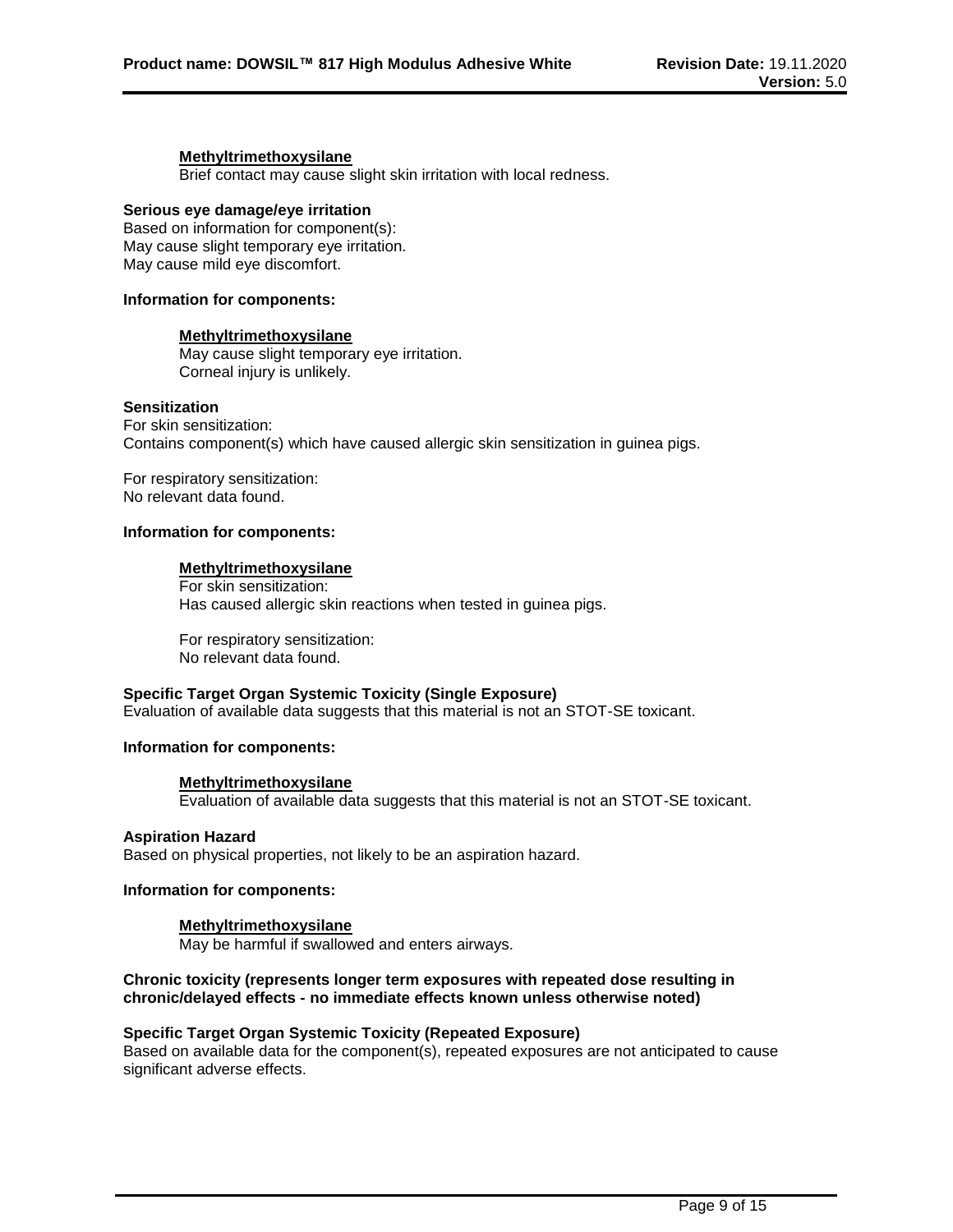#### **Information for components:**

### **Methyltrimethoxysilane**

Based on available data, repeated exposures are not anticipated to cause significant adverse effects.

### **Carcinogenicity**

No relevant data found.

### **Information for components:**

### **Methyltrimethoxysilane**

No relevant data found.

### **Teratogenicity**

Contains component(s) which did not cause birth defects or any other fetal effects in lab animals.

## **Information for components:**

### **Methyltrimethoxysilane**

Did not cause birth defects or any other fetal effects in laboratory animals.

### **Reproductive toxicity**

Contains component(s) which did not interfere with reproduction in animal studies.

### **Information for components:**

## **Methyltrimethoxysilane**

In animal studies, did not interfere with reproduction.

#### **Mutagenicity**

In vitro genetic toxicity studies were negative for component(s) tested. Genetic toxicity studies in animals were negative for component(s) tested.

## **Information for components:**

## **Methyltrimethoxysilane**

In vitro genetic toxicity studies were negative in some cases and positive in other cases. Animal genetic toxicity studies were negative.

## **SECTION 12: ECOLOGICAL INFORMATION**

*Ecotoxicological information appears in this section when such data is available.*

## **12.1 Toxicity**

## **Methyltrimethoxysilane**

#### **Acute toxicity to fish** Material is not classified as dangerous to aquatic organisms (LC50/EC50/IC50/LL50/EL50 greater than 100 mg/L in most sensitive species).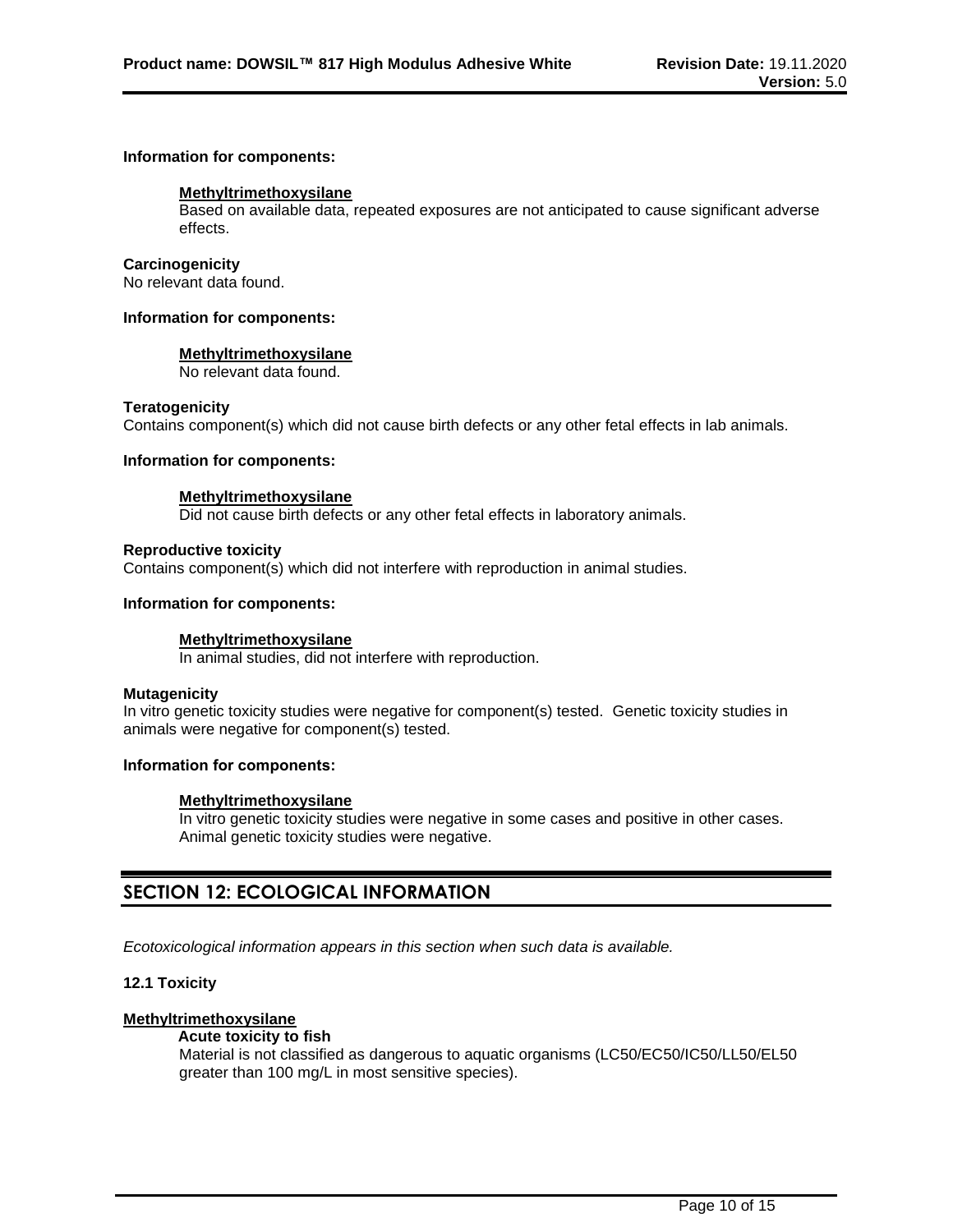LC50, Oncorhynchus mykiss (rainbow trout), 96 Hour, > 110 mg/l, OECD Test Guideline 203 or Equivalent

#### **Acute toxicity to aquatic invertebrates**

EC50, Daphnia magna (Water flea), flow-through test, 48 Hour, > 122 mg/l, OECD Test Guideline 202

#### **Acute toxicity to algae/aquatic plants**

ErC50, Pseudokirchneriella subcapitata (green algae), 72 Hour, Growth rate inhibition, > 3.6 mg/l, OECD Test Guideline 201 NOEC, Pseudokirchneriella subcapitata (green algae), 72 Hour, Growth rate inhibition, >= 3.6 mg/l, OECD Test Guideline 201

### **Toxicity to bacteria**

EC10, activated sludge, 3 Hour, Respiration rates., > 100 mg/l, OECD Test Guideline 209

#### **Chronic toxicity to aquatic invertebrates**

NOEC, Daphnia magna (Water flea), 28 d, number of offspring, >= 10 mg/l

## **12.2 Persistence and degradability**

### **Methyltrimethoxysilane**

**Biodegradability:** Based on stringent OECD test guidelines, this material cannot be considered as readily biodegradable; however, these results do not necessarily mean that the material is not biodegradable under environmental conditions.

**Biodegradation:** 54 % **Exposure time:** 28 d **Method:** Regulation (EC) No. 440/2008, Annex, C.4-A

## **12.3 Bioaccumulative potential**

## **Methyltrimethoxysilane**

**Bioaccumulation:** Bioconcentration potential is low (BCF < 100 or Log Pow < 3). **Partition coefficient: n-octanol/water(log Pow):** -0.82 Estimated.

## **12.4 Mobility in soil**

### **Methyltrimethoxysilane**

No relevant data found.

## **12.5 Results of PBT and vPvB assessment**

## **Methyltrimethoxysilane**

This substance is not considered to be persistent, bioaccumulating and toxic (PBT). This substance is not considered to be very persistent and very bioaccumulating (vPvB).

## **12.6 Other adverse effects**

#### **Methyltrimethoxysilane**

This substance is not on the Montreal Protocol list of substances that deplete the ozone layer.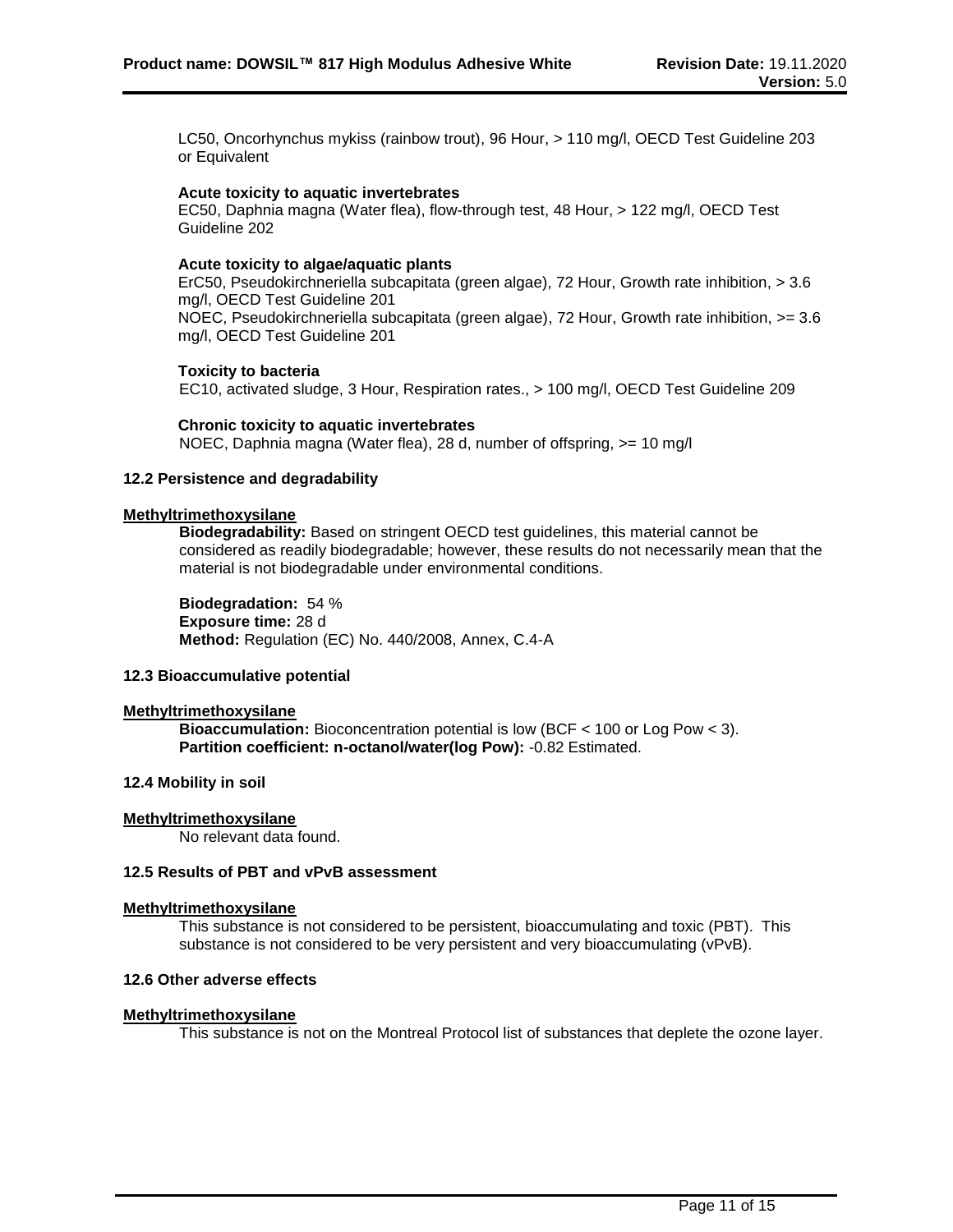## **SECTION 13: DISPOSAL CONSIDERATIONS**

### **13.1 Waste treatment methods**

Do not dump into any sewers, on the ground, or into any body of water. This product, when being disposed of in its unused and uncontaminated state should be treated as a hazardous waste according to EC Directive 2008/98/EC. Any disposal practices must be in compliance with all national and provincial laws and any municipal or local by-laws governing hazardous waste. For used, contaminated and residual materials additional evaluations may be required.

The definitive assignment of this material to the appropriate EWC group and thus its proper EWC code will depend on the use that is made of this material. Contact the authorized waste disposal services.

## **SECTION 14: TRANSPORT INFORMATION**

## **Classification for ROAD and Rail transport (ADR/RID):**

| 14.1 | <b>UN number</b>                                                                                     | Not applicable                                                       |
|------|------------------------------------------------------------------------------------------------------|----------------------------------------------------------------------|
| 14.2 | UN proper shipping name                                                                              | Not regulated for transport                                          |
| 14.3 | <b>Transport hazard class(es)</b>                                                                    | Not applicable                                                       |
| 14.4 | Packing group                                                                                        | Not applicable                                                       |
| 14.5 | <b>Environmental hazards</b>                                                                         | Not considered environmentally hazardous based on<br>available data. |
|      | 14.6 Special precautions for user                                                                    | No data available.                                                   |
|      | <b>Classification for SEA transport (IMO-IMDG):</b>                                                  |                                                                      |
| 14.1 | <b>UN number</b>                                                                                     | Not applicable                                                       |
| 14.2 | UN proper shipping name                                                                              | Not regulated for transport                                          |
| 14.3 | <b>Transport hazard class(es)</b>                                                                    | Not applicable                                                       |
| 14.4 | <b>Packing group</b>                                                                                 | Not applicable                                                       |
| 14.5 | <b>Environmental hazards</b>                                                                         | Not considered as marine pollutant based on available data.          |
| 14.6 | Special precautions for user                                                                         | No data available.                                                   |
| 14.7 | <b>Transport in bulk according</b><br>to Annex I or II of MARPOL<br>73/78 and the IBC or IGC<br>Code | Consult IMO regulations before transporting ocean bulk               |
|      | <b>Classification for AIR transport (IATA/ICAO):</b>                                                 |                                                                      |
| 14.1 | <b>UN number</b>                                                                                     | Not applicable                                                       |
| 14.2 | UN proper shipping name                                                                              | Not regulated for transport                                          |
| 14.3 | <b>Transport hazard class(es)</b>                                                                    | Not applicable                                                       |
| 14.4 | Packing group                                                                                        | Not applicable                                                       |
| 14.5 | <b>Environmental hazards</b>                                                                         | Not applicable                                                       |
|      |                                                                                                      |                                                                      |

**14.6 Special precautions for user** No data available.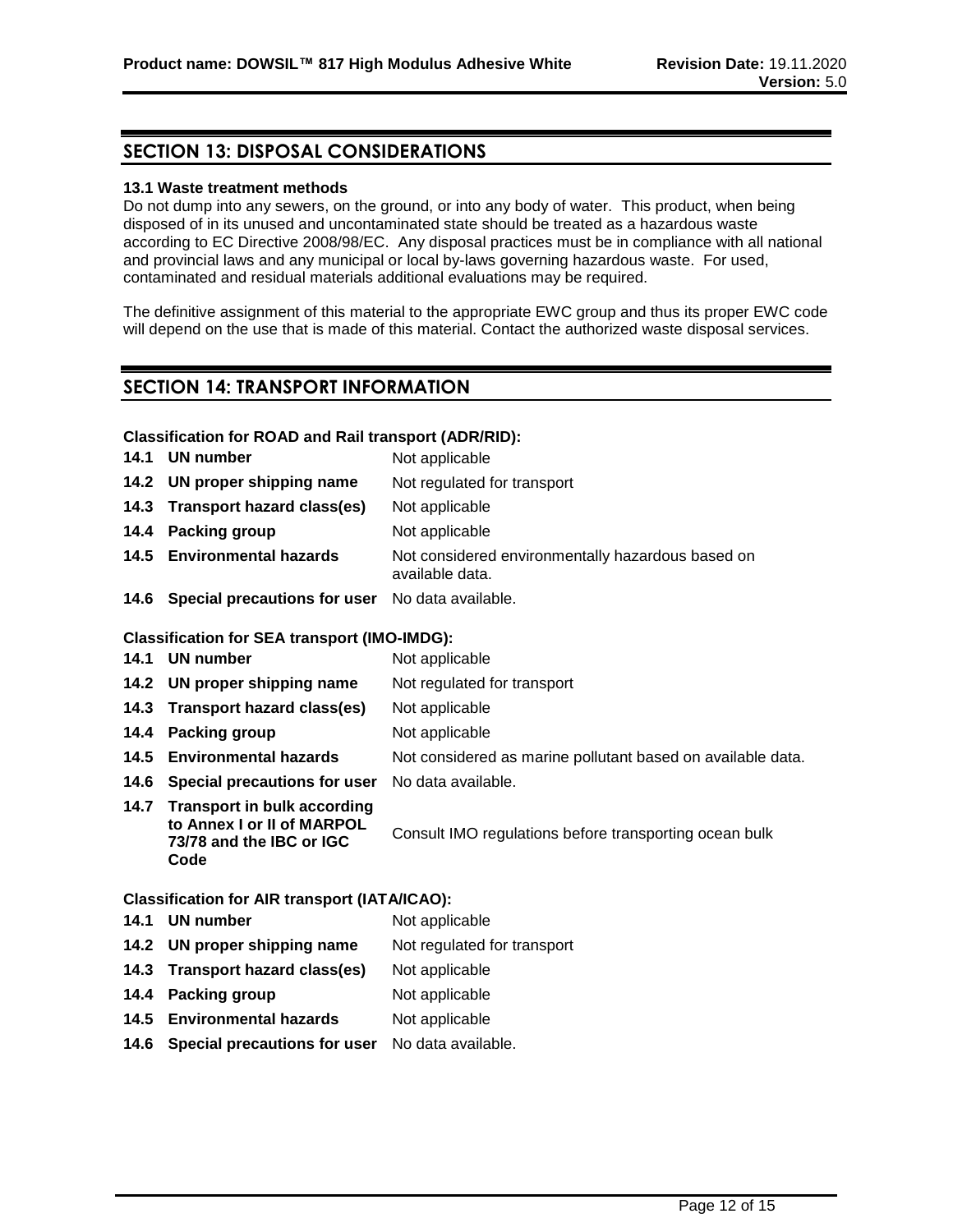This information is not intended to convey all specific regulatory or operational requirements/information relating to this product. Transportation classifications may vary by container volume and may be influenced by regional or country variations in regulations. Additional transportation system information can be obtained through an authorized sales or customer service representative. It is the responsibility of the transporting organization to follow all applicable laws, regulations and rules relating to the transportation of the material.

## **SECTION 15: REGULATORY INFORMATION**

## **15.1 Safety, health and environmental regulations/legislation specific for the substance or mixture**

## **REACh Regulation (EC) No 1907/2006**

This product contains only components that have been either registered, are exempt from registration, are regarded as registered or are not subject to registration according to Regulation (EC) No. 1907/2006 (REACH)., The aforementioned indications of the REACH registration status are provided in good faith and believed to be accurate as of the effective date shown above. However, no warranty, express or implied, is given. It is the buyer´s/user´s responsibility to ensure that his/her understanding of the regulatory status of this product is correct.

## **Seveso III: Directive 2012/18/EU of the European Parliament and of the Council on the control of major-accident hazards involving dangerous substances.**

Listed in Regulation: Not applicable

## **15.2 Chemical safety assessment**

No Chemical Safety Assessment has been carried out for this substance/mixture.

## **SECTION 16: OTHER INFORMATION**

## **Full text of H-Statements referred to under sections 2 and 3.**

H225 Highly flammable liquid and vapour. H317 May cause an allergic skin reaction.

## **Classification and procedure used to derive the classification for mixtures according to Regulation (EC) No 1272/2008**

This product is not classified as dangerous according to EC criteria.

## **Revision**

Identification Number: 3281914 / A279 / Issue Date: 19.11.2020 / Version: 5.0 Most recent revision(s) are noted by the bold, double bars in left-hand margin throughout this document.

## **Legend**

| ---------<br>$\sim$          |                                                          |
|------------------------------|----------------------------------------------------------|
| -<br>∶ ו∧ו∩ו<br>. m . –<br>◡ | uideline<br>avaie.<br>JOW.<br>יו ורזנו<br>بہ 1<br>- 1111 |
|                              |                                                          |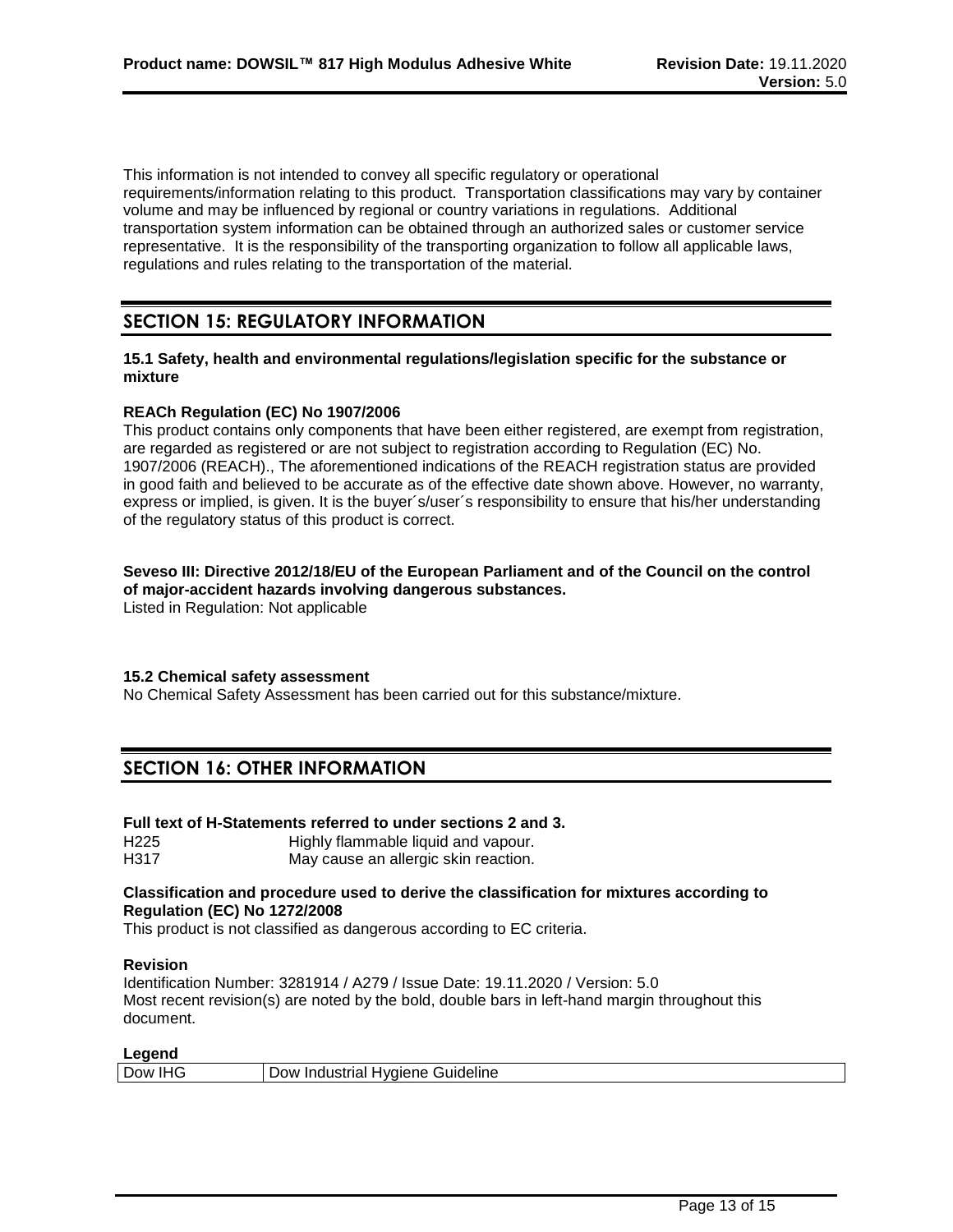| TWA        | Time weighted average |
|------------|-----------------------|
| Flam. Liq. | Flammable liquids     |
| Skin Sens. | Skin sensitisation    |

## **Full text of other abbreviations**

ADN - European Agreement concerning the International Carriage of Dangerous Goods by Inland Waterways; ADR - European Agreement concerning the International Carriage of Dangerous Goods by Road; AICS - Australian Inventory of Chemical Substances; ASTM - American Society for the Testing of Materials; bw - Body weight; CLP - Classification Labelling Packaging Regulation; Regulation (EC) No 1272/2008; CMR - Carcinogen, Mutagen or Reproductive Toxicant; DIN - Standard of the German Institute for Standardisation; DSL - Domestic Substances List (Canada); ECHA - European Chemicals Agency; EC-Number - European Community number; ECx - Concentration associated with x% response; ELx - Loading rate associated with x% response; EmS - Emergency Schedule; ENCS - Existing and New Chemical Substances (Japan); ErCx - Concentration associated with x% growth rate response; GHS - Globally Harmonized System; GLP - Good Laboratory Practice; IARC - International Agency for Research on Cancer; IATA - International Air Transport Association; IBC - International Code for the Construction and Equipment of Ships carrying Dangerous Chemicals in Bulk; IC50 - Half maximal inhibitory concentration; ICAO - International Civil Aviation Organization; IECSC - Inventory of Existing Chemical Substances in China; IMDG - International Maritime Dangerous Goods; IMO - International Maritime Organization; ISHL - Industrial Safety and Health Law (Japan); ISO - International Organisation for Standardization; KECI - Korea Existing Chemicals Inventory; LC50 - Lethal Concentration to 50 % of a test population; LD50 - Lethal Dose to 50% of a test population (Median Lethal Dose); MARPOL - International Convention for the Prevention of Pollution from Ships; n.o.s. - Not Otherwise Specified; NO(A)EC - No Observed (Adverse) Effect Concentration; NO(A)EL - No Observed (Adverse) Effect Level; NOELR - No Observable Effect Loading Rate; NZIoC - New Zealand Inventory of Chemicals; OECD - Organization for Economic Co-operation and Development; OPPTS - Office of Chemical Safety and Pollution Prevention; PBT - Persistent, Bioaccumulative and Toxic substance; PICCS - Philippines Inventory of Chemicals and Chemical Substances; (Q)SAR - (Quantitative) Structure Activity Relationship; REACH - Regulation (EC) No 1907/2006 of the European Parliament and of the Council concerning the Registration, Evaluation, Authorisation and Restriction of Chemicals; RID - Regulations concerning the International Carriage of Dangerous Goods by Rail; SADT - Self-Accelerating Decomposition Temperature; SDS - Safety Data Sheet; SVHC - Substance of Very High Concern; TCSI - Taiwan Chemical Substance Inventory; TRGS - Technical Rule for Hazardous Substances; TSCA - Toxic Substances Control Act (United States); UN - United Nations; vPvB - Very Persistent and Very **Bioaccumulative** 

#### **Information Source and References**

This SDS is prepared by Product Regulatory Services and Hazard Communications Groups from information supplied by internal references within our company.

DOW CHEMICAL COMPANY LIMITED urges each customer or recipient of this (M)SDS to study it carefully and consult appropriate expertise, as necessary or appropriate, to become aware of and understand the data contained in this (M)SDS and any hazards associated with the product. The information herein is provided in good faith and believed to be accurate as of the effective date shown above. However, no warranty, express or implied, is given. Regulatory requirements are subject to change and may differ between various locations. It is the buyer's/user's responsibility to ensure that his activities comply with all federal, state, provincial or local laws. The information presented here pertains only to the product as shipped. Since conditions for use of the product are not under the control of the manufacturer, it is the buyer's/user's duty to determine the conditions necessary for the safe use of this product. Due to the proliferation of sources for information such as manufacturerspecific (M)SDSs, we are not and cannot be responsible for (M)SDSs obtained from any source other